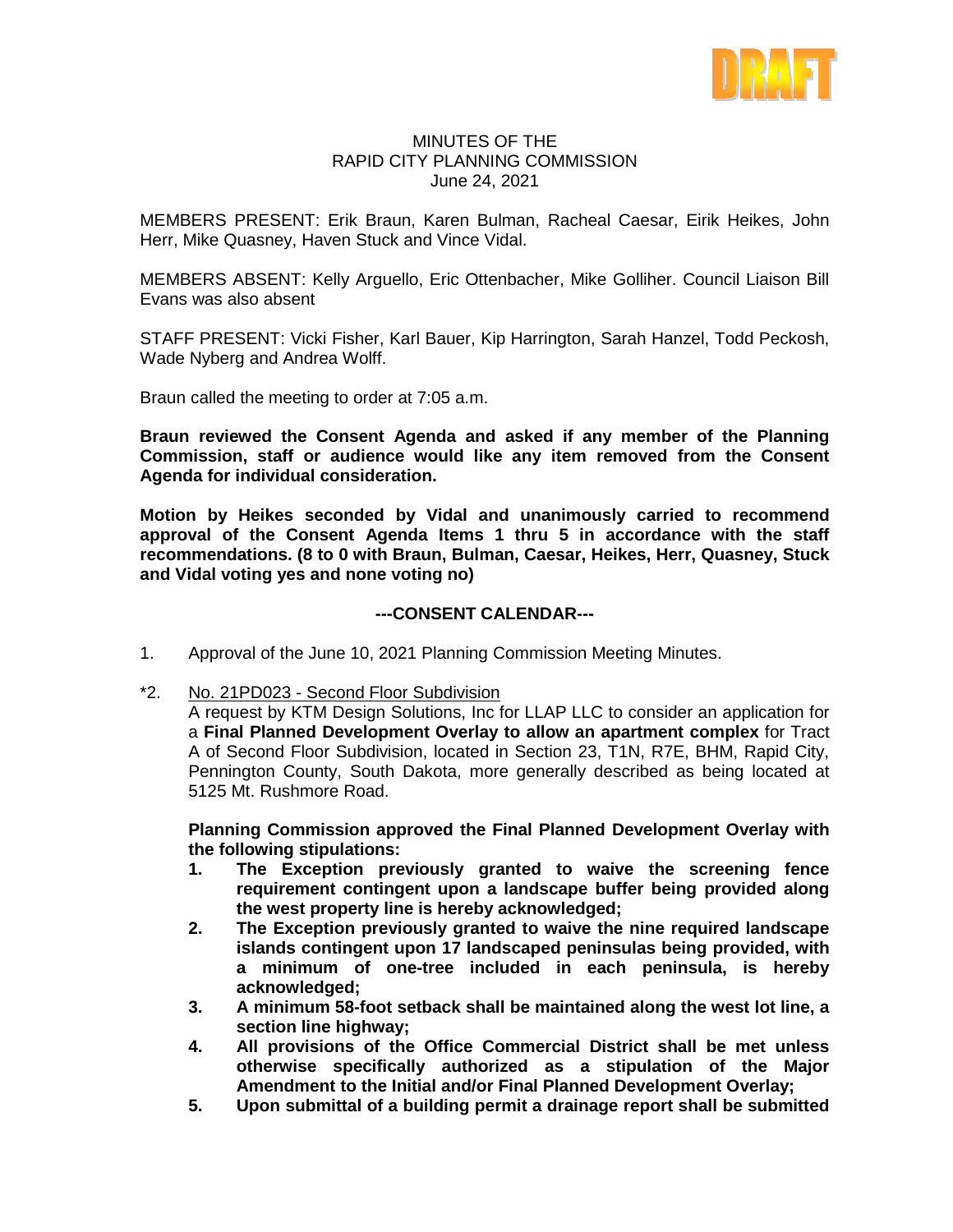

**for review and approval, demonstrating that all drainage and water quality requirements are being met. The drainage plan shall demonstrate that drainage from property to the north shall be accommodated through the site to the same discharge point since it historically flows through the property;**

- **6. Upon submittal of a building permit, a utility plan shall be submitted for review and approval demonstrating that Phase I shall include sewer up to Manhole 2 of the north alignment;**
- **7. Upon submittal of a building permit, the construction plans shall demonstrate that Phase I shall include a detention pond;**
- **8. Upon submittal of a building permit, the applicant shall demonstrate that pond slopes don't exceed 4:1;**
- **9. Upon submittal of a building permit, the construction plans shall demonstrate that fill slopes steeper than 5:1 and over 5' high (west and southeast areas of property) shall be benched per Infrastructure Design Criteria Manual;**
- **10. Upon submittal of a building permit, the utility plans shall clearly label water and sewer on-site as private;**
- **11. Upon submittal of a building permit, provide water and sewer reports for review and approval demonstrating that all Infrastructure Design Criteria Manual are met;**
- **12. All signage shall meet the requirements of the Rapid City Sign Code. Any proposed electronic or Light Emitting Diode (LED) signage shall require a Major Amendment to the Planned Development. A sign permit shall be obtained for any new signs; and**
- **13. This Final Planned Development Overlay shall allow a 308-unit apartment development. Any change in use that is a permitted use in the Office Commercial District and complies with the Parking Ordinance shall require the review and approval of a building permit. Any change in use that is a conditional use in the Office Commercial District shall require the review and approval of a Major Amendment to the Planned Development.**

*The Rapid City Planning Commission's action on this item is final unless any party appeals that decision to the Rapid City Council. All appeals must be submitted in writing to the Department of Community Development by close of business on the seventh full calendar day following action by the Planning Commission.*

3. No. 21PL056 - Dewalds Subdivision

A request by Fisk Land Surveying & Consulting Engineers, Inc for Kevin and Gayle Thom to consider an application for a **Preliminary Subdivision Plan** for proposed Lot C1 and C2 of Dewalds Subdivision, legally described as Lot C of Dewalds Subdivision and the balance of the SW1/4 of the NW1/4 of Section 12, T1N, R6E, BHM, Pennington County, South Dakota, more generally described as being located at 2667 Cavern Road.

**Planning Commission recommended that the Preliminary Subdivision Plan be approved with the following stipulations:** 

**1. Prior to submittal of a Final Plat application, the Certificate of Finance Director shall be revised eliminating the certification of signature for the**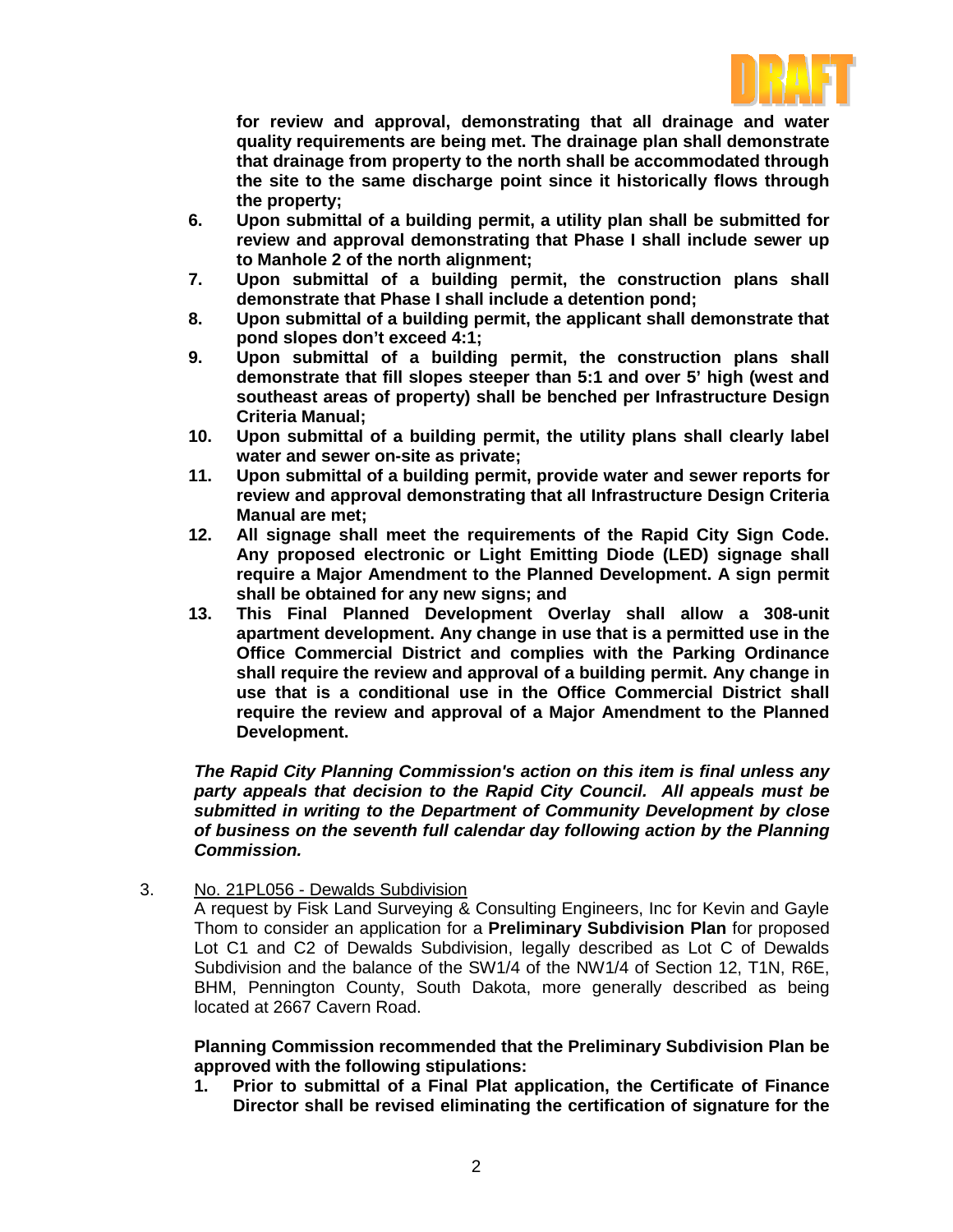

**Public Works Director as this Director's signature is not required on a Final Plat application;** 

- **2. Prior to submittal of a Final Plat application, the plat document shall be revised to show the recording information for the Access and Utility Easement as A201602231 instead of A2016602231;**
- **3. Prior to submittal of a Final Plat application, a Covenant Agreement shall be entered into with the City to ensure that fire suppression systems are installed in any new residential structures or expansions to the existing residence that results in the expansion of the fire flow calculation area as defined by the International Fire Code. The system design and installation shall meet the system requirements of NFPA 13, 13R and 13D, as applicable; and,**
- **4. Prior to submittal of a Final Plat application, a Covenant Agreement shall be entered into with the City to ensure that exterior building construction materials, building separations and landscaping provisions are in conformance with the best practices established by the Rapid City Fire Department Survivable Space Initiative.**
- \*4. No. 21PD026 Big Sky Business Park

A request by Indigo Design, LLC to consider an application for a **Revocation of a Planned Development Designation** for Lot 7 of Block 5 of Big Sky Business Park, located in Section 2, T1N, R8E, BHM, Rapid City, Pennington County, South Dakota, more generally described as being located north of the intersection of Degeest Drive and Berniece Street.

**Planning Commission approved of the Planned Development Designation Revocation.**

*The Rapid City Planning Commission's action on this item is final unless any party appeals that decision to the Rapid City Council. All appeals must be submitted in writing to the Department of Community Development by close of business on the seventh full calendar day following action by the Planning Commission.*

5. 21TP010 – 2022-2025 Transportation Improvement Program – Draft Report

**Planning Commission recommended approval of the 2022-2025 Transportation Improvement Program – Draft Report.**

# **---END OF CONSENT CALENDAR---**

# **---BEGINNING OF REGULAR AGENDA ITEMS---**

### \*6. No. 21PD024 - Sections 4 and 9, T1N, R8E

A request by TerraSite Design for Recreational Adventures, Co. to consider an application for a **Final Planned Development Overlay to allow the expansion of an existing campground** for Tract A of the SE1/4 of the SW1/4 of Section 4 and the NE1/4 of the NW1/4 of Section 9, T1N, R8E, BHM, Rapid City, Pennington County, South Dakota, more generally described as being located at 2001 Lancer Drive.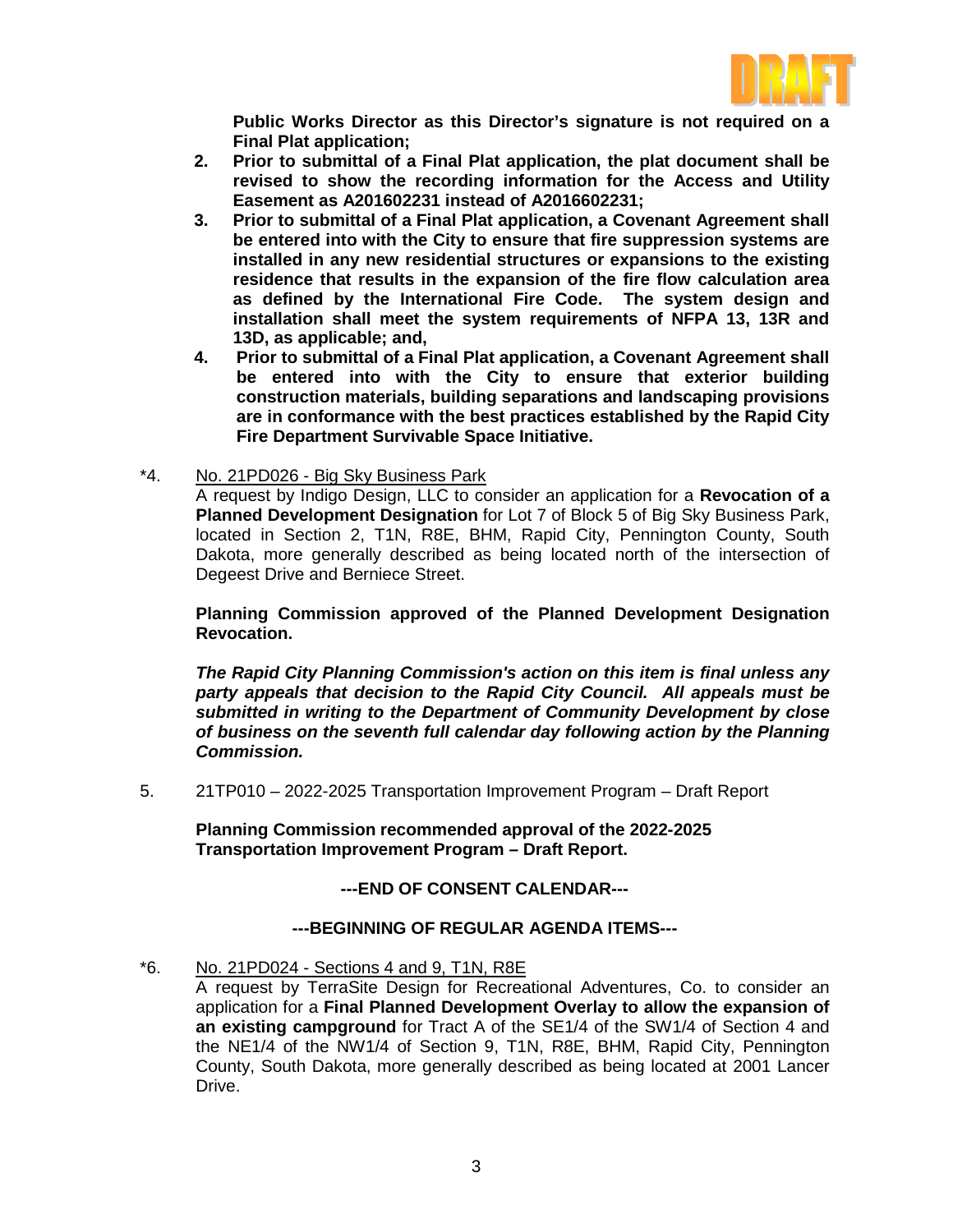

Bauer presented the application and reviewed the associated slides stating that construction of the 14 additional sites was already initiated and that the development called the expansion to the City's attention. Bauer reviewed the history of the campground stating that the campground had been built in the County and had been operating to County Standards. The property was annexed into the City limits in 2008 and was rezoned to General Commercial with a Planned Development Designation to allow the campground to continue to operate within the City limits. Bauer stated that in 2010 a Planned Commercial Development was approved to allow a caretaker's residence on site. Bauer noted that the campground is accessed via S.D. Highway 44 with the additional sites being accessed by internal streets, Bauer stated that the 14 additional camper spaces will be required to be built to City standards, which require that the roads and the sites be paved. The applicant is requesting Exceptions to allow gravel internal access roads and camper parking spaces contingent upon the surfaces being paved by November 1, 2021 or the end of the 2021 paving season, whichever occurs first. In addition, the gravel surfaces shall be maintained in a dust-free manner. The applicant is also requesting an Exception to allow the required bathhouse, management office, and recreational area to be located on adjacent property since it is under the same ownership and management as the subject property. Bauer noted that staff supports the request with the requirement that a Developmental Lot Agreement be entered into. Bauer reviewed that the original sites and services are built to County standards and then annexed into the City limits so the rest of the campground is considered legal non-conforming and any revisions or improvements to it must be built to City Standards. Bauer stated that staff recommends approval of the Final Planned Development Overlay to allow the expansion of an existing campground with stipulation outlined in the Project Report.

Heikes noted that he would be abstaining from voting as he has a conflict of interest.

Fisher clarified that the access roads be allowed to be gravel and not paved with the requirement they be paved by November 1, 2021 or the end of the 2021 paving season and that they be maintained in a dust free manner until they are paved and that staff is supporting the Exception request for the services that are located on a separate parcel as they are owned and operated by the same entity.

In response to a question from Caesar on how the City was going to ensure that the ownership of the two separate parcels remains associated, so that the amenities being on separate lots remain under the same ownership, Fisher stated that a Developmental Lot Agreement would be required prior to obtaining a building permit.

In response to a question from Stuck on whether the paving of the new sites would require the remainder or existing sites be paved also, Fisher clarified it does not, as they are considered legal non-conforming; however, additional revisions or expansion of the existing sites would require they be built to City standards or receive approval to remain graveled.

Shane Matt, TerraSite Design, stated that he was here to answer questions if needed.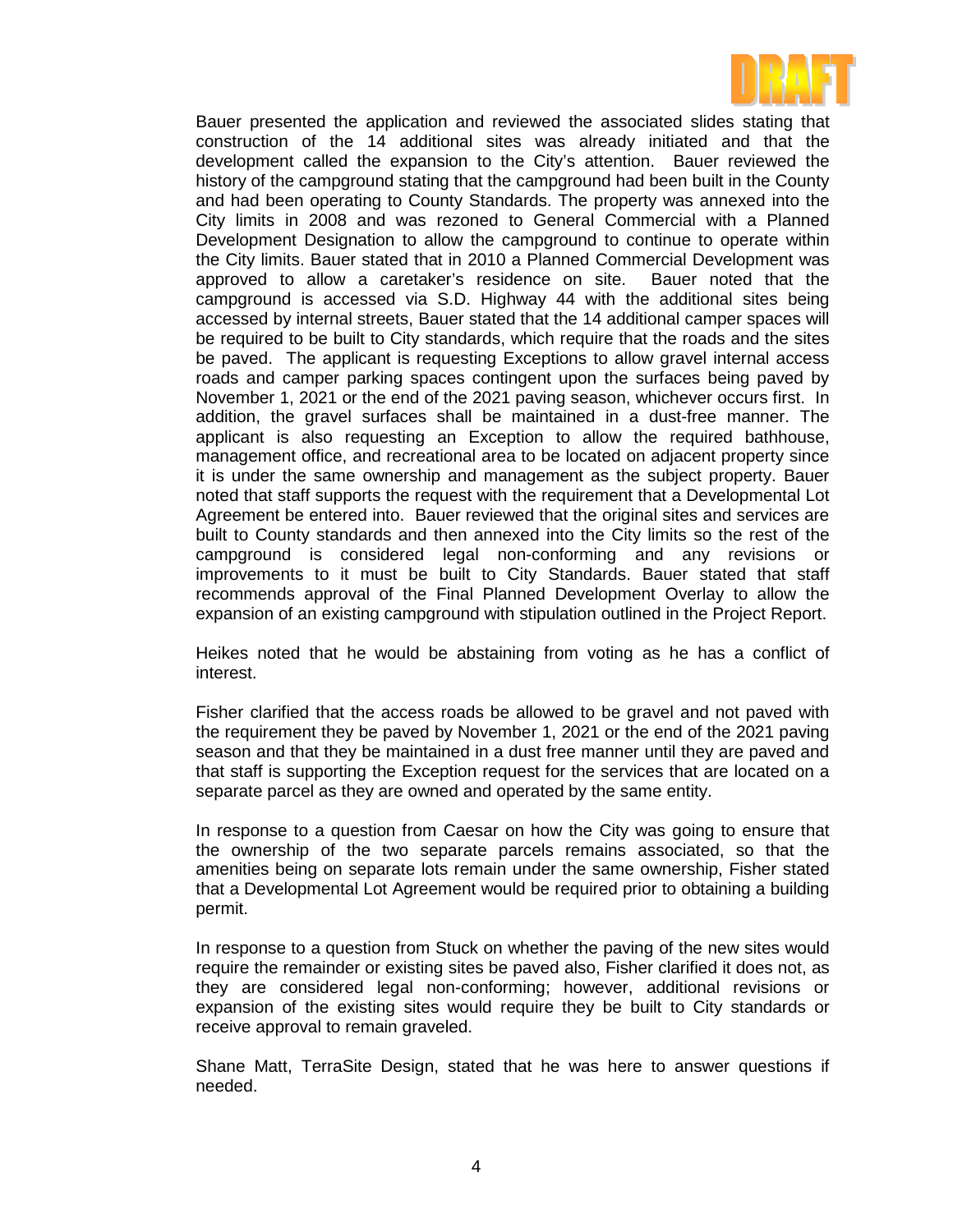

**Caesar moved, Quasney seconded and the Planning Commission approved the Final Planned Development Overlay with the following stipulations:** 

- **1. An Exception is hereby granted to allow gravel internal access roads and camper parking spaces contingent upon the surfaces being paved by November 1, 2021 or the end of the 2021 paving season, whichever occurs first. In addition, the gravel surfaces shall be maintained in a dust-free manner.**
- **2. An Exception is hereby granted to allow the required bathhouse, management office, and recreational area to be located on adjacent property since it is under the same ownership and management as the subject property.**
- **3. The water and sewer plans shall be designed in compliance with Rapid Valley Sanitary District Requirements.**
- **4. Prior to issuance of a Building Permit, all redline comments shall be addressed;**
- **5. Landscaping, parking and open space shall be provided pursuant to the plans approved as a part of this Final Planned Development Overlay application;**
- **6. All signage shall comply with the requirements of the Rapid City Municipal Code. Electronic or Light Emitting Diode (LED) message centers are not permitted as a part of this request. The addition of LED message centers in the future shall require a Major Amendment to the Planned Development. A sign permit shall be obtained for each sign; and,**
- **7. The Final Planned Development Overlay shall allow for the construction of 14 camper spaces. Any expansion of use or area shall require an amendment to the Final Planned Development Overlay. (7 to 0 to 1 with Braun, Bulman, Caesar, Herr, Quasney Stuck and Vidal voting yes and none voting no and Heikes abstaining)**.

*The Rapid City Planning Commission's action on this item is final unless any party appeals that decision to the Rapid City Council. All appeals must be submitted in writing to the Department of Community Development by close of business on the seventh full calendar day following action by the Planning Commission.*

7. Discussion Items

None

- 8. Staff Items
	- A. Coffee with Planners

Fisher stated that a Coffee with Planners is scheduled July 1, 2021 at 9:00 a.m. in the Community Room and hopes that the Planning Commissioners will plan to attend. Fisher stated that they will again be offering three round table discussions with individual topics that will include Transportation items, presented by Brennan; Landscape Ordinance Revisions, presented by Sarah Hanzel and Medical Cannabis with an overview worksheet and addressing of planning issues associated.

5

9. Planning Commission Items